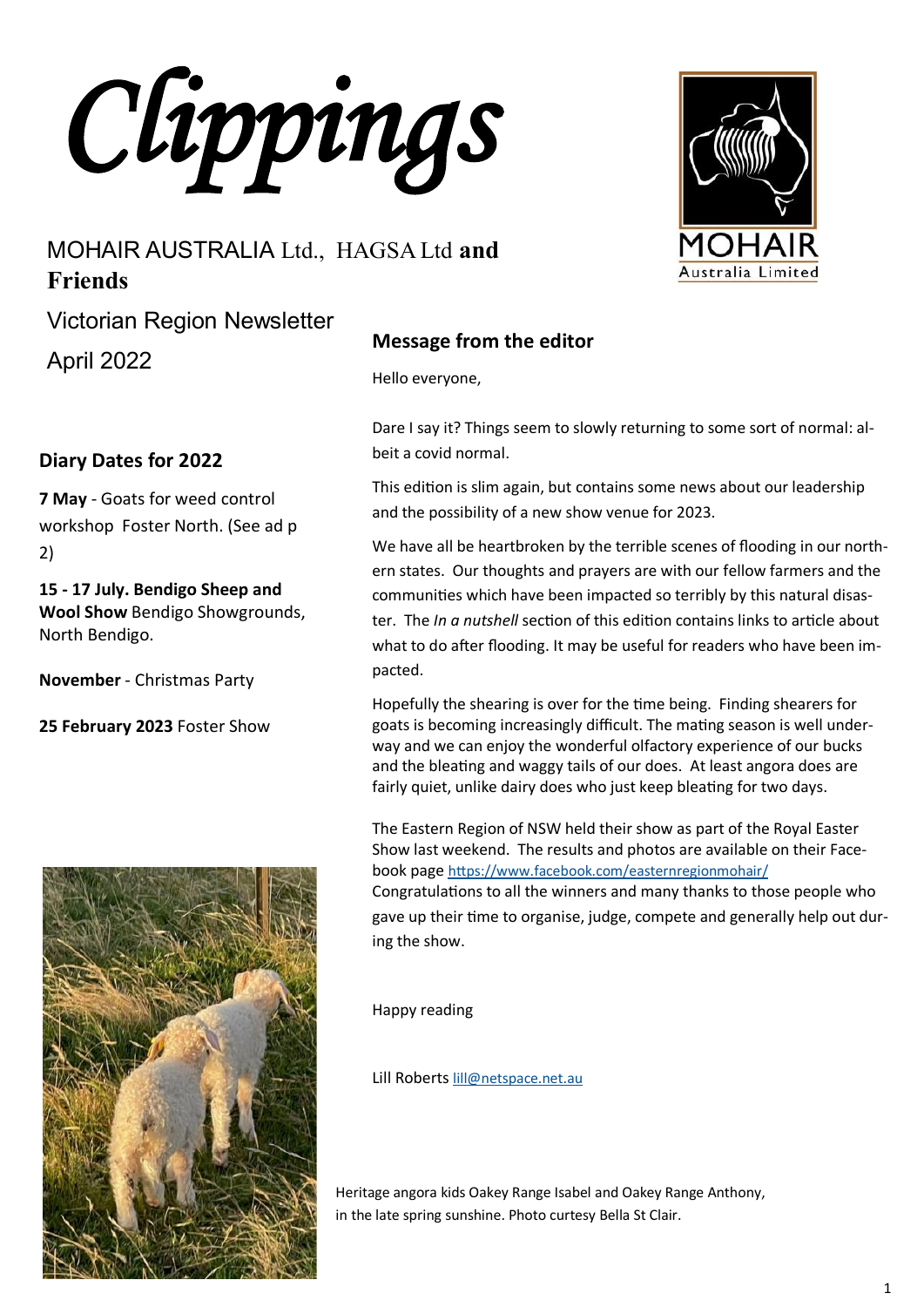

# **A Message from your President Margaret Nicholls**

Well it comes to us all eventually. Doug and I have decided to down size and move to Yackandandah to be close to our two beautiful grandsons and their Mum and Dad.

We have been lucky enough to find a beautiful home on 20 acres, so I am not giving the goats away completely. I will take 12 does, two bucks and our wonderful Maremma dog Minty. Our Seaspray farms are on the market and hopefully they will sell in todays climate.

[https://www.realestate.com.au/property](https://www.realestate.com.au/property-acreage+semi-rural-vic-seaspray-138934615)-acreage+semi-rural-vic-seaspray-138934615 [https://www.realestate.com.au/property](https://www.realestate.com.au/property-livestock-vic-seaspray-700192223)-livestock-vic-seaspray-700192223 [https://www.realestate.com.au/property](https://www.realestate.com.au/property-livestock-vic-stradbroke-700192227)-livestock-vic-stradbroke-700192227

I still want to stay involved with all the goat producers in Victoria and with that in mind, Lill Roberts and I have approached the Foster Show Society to stage our annual Goat Promotion and Show as part of their Show in February 2023. We appreciate that Foster is a bit further for most people to travel, however we will make it well worth coming along.

The need to have lots of goat exhibits will not be necessary because we want the event to be more a promotion about mohair and the joys of having Angora Goats on your property.: advertising to the public, rather than competing amongst ourselves. With that in mind I will be seeking sponsorships from the local accommodation houses to have us at a good rate.

A new photographic competition will be introduced as part of our display. We will be encouraging our members to take photos of your property, including but not exclusively of goats. So get out your cameras and start clicking the button. More info about this NEW SHOW venue etc will be in future editions of Clippings this year.

Stefanie Hildmann Regenerative Land Management



Advertisement taken from the Gippsland Goat breeders Group on Facebook.

If readers are interested in attending this workshop, please contact Stefanie directly on

0407 541 250.

FOR ENQUIRIES PLEASE CALL 0407 541 250 OR EMAIL TO HELLO@STEFANIEHILDMANN.COM

2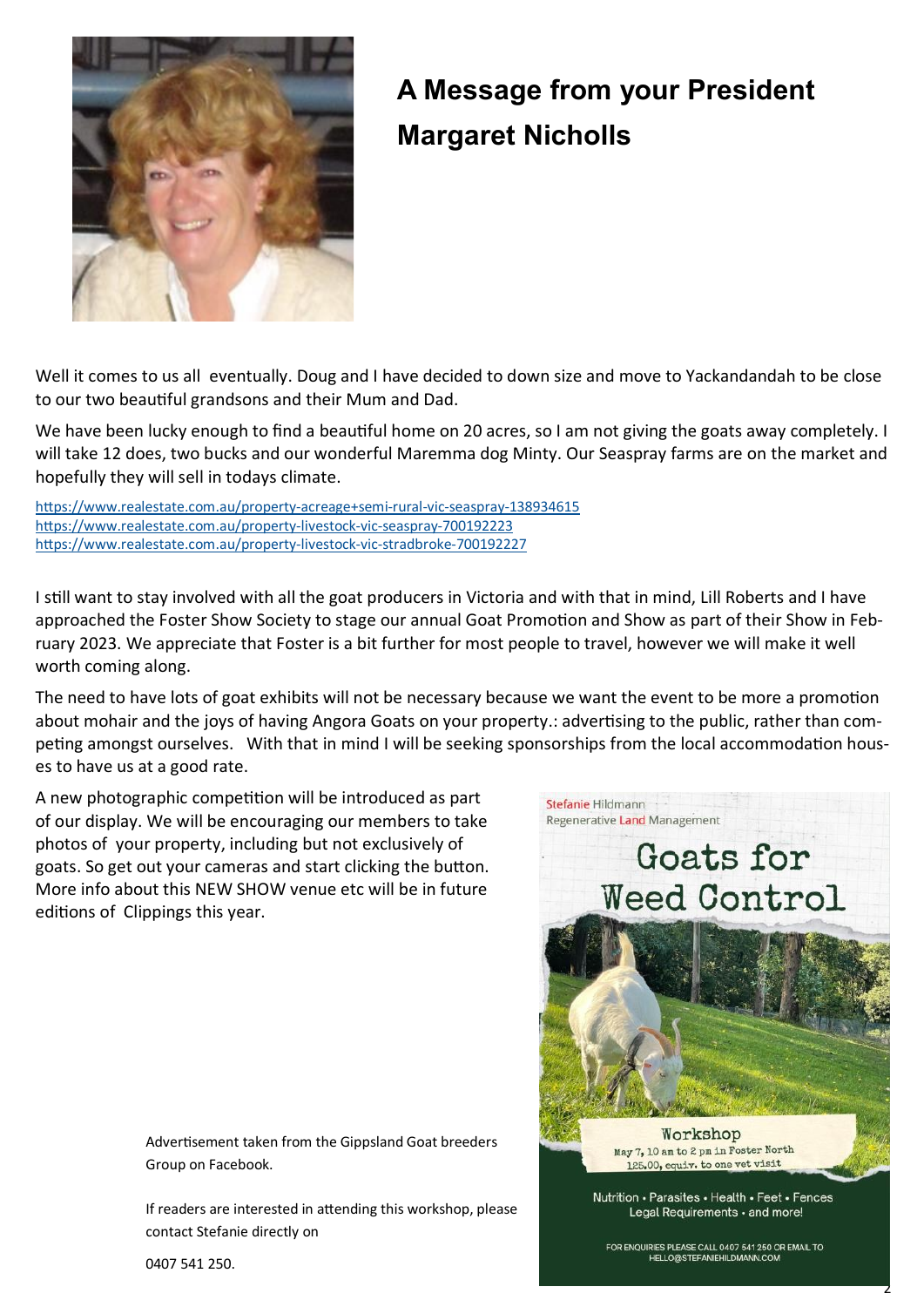### **Foster Show.**

The Heritage Angora Goat Society was represented at this years Foster Show by Roger and Lill from Mohair Rare.

The Foster Show is a wonderful country show which has served its community for 115 years. It has been our privilege to be part of it for a number of years now. The organisers always make us feel welcome and go out of their way to assist in any way they can.

There is a tremendous variety of activities at the Show. Along with the Exhibition Pavilion filled with yummy treats and fantastic crafts, there were shearing, dog shows, sheep dog trials, wood chop, donkeys, sheep, poultry, and all the horse activities.



There is also a spinning group at Foster, so Mohair Rare was able to sell some mohair to spinners who are keen



The Mohair Rare stand. Photo curtesy Chris Ford.

to try something different from wool. The spinning wheel and the small drum carder at the stand demonstrated to people how fleece is prepared and used to spin yarn. It was also an opportunity to promote HAGSA.

One of the highlights of this years show, for those who are interested in something new or different, was Trinity Pygmy Goats run by Paul and Caroline Hamilton. These cute little goats attracted big crowds.

Another highlight was a new addition to the Australian agricultural landscape, the Black Nosed Valais sheep. There are only 19 of them in Australia and numbers 18 and 19 were at the Foster

show. These sheep are bred for meat, as their fleece is strong, but they have cuteness in spades.





Cuteness overload at the Foster Show. Black nosed Valais Sheep left, Pygmy goats right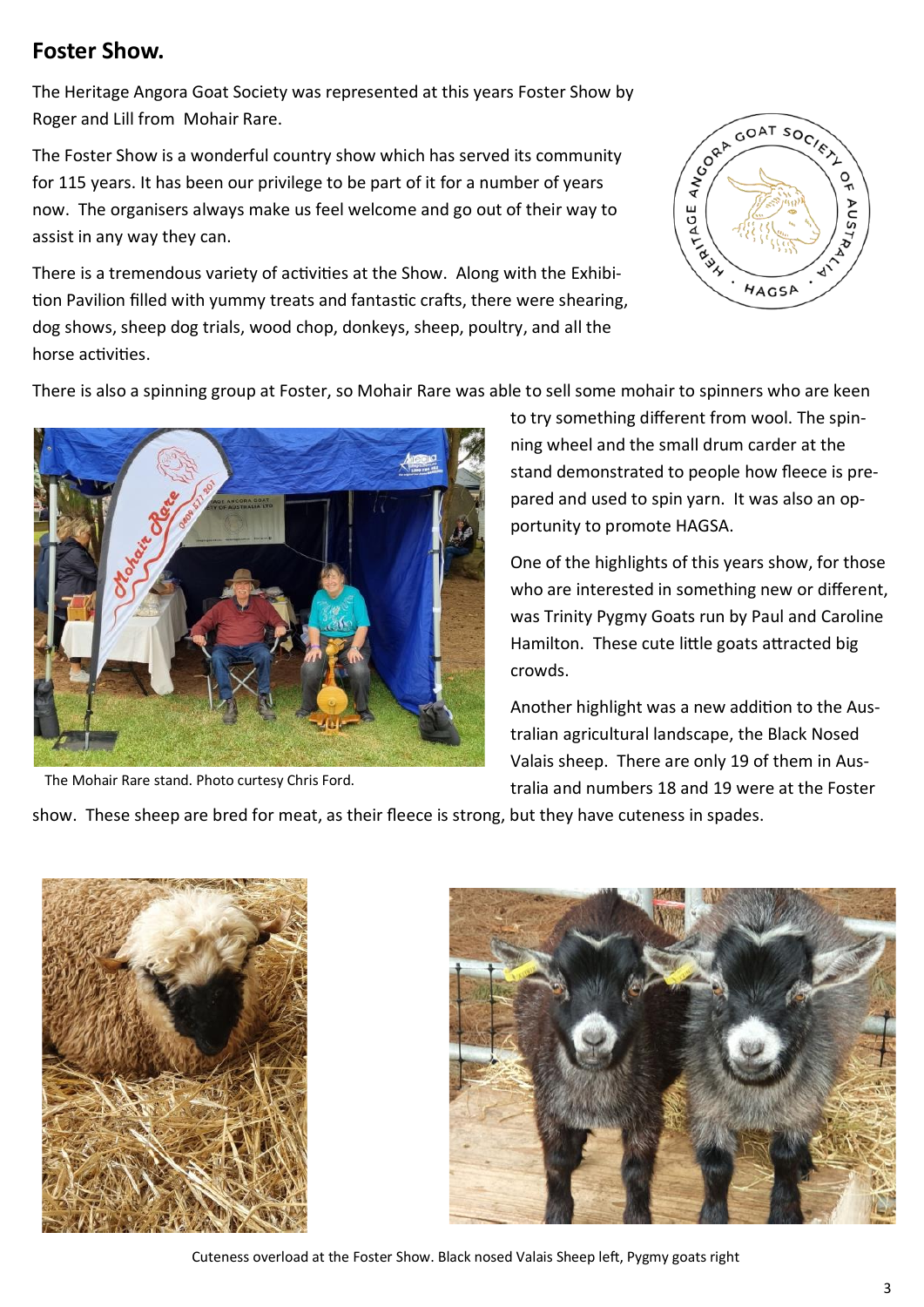### **Trespass Laws in Victoria**

Most readers will remember the theft of goats from the Gippy Goat Café in 2019. It was probably the high profile case of animal activists, although they had been targeting abattoirs for a number of years prior to the Gippy Goat theft.

Farmers throughout the State were enraged by what had happened and to rub salt into the wound, the activists were fined a token amount when they appeared in court.

Shortly after this, a 'clickable' map appeared in the public domain showing farms and addresses where animals were raised and animal activists were encouraged to demonstrate at these locations. Some members of Mohair Australia Ltd., were listed on this map. Naturally, the fear of a home/farm invasion by black shirted extremists was of great concern to those who were listed.

Goats, especially dairy goats, by their nature are vulnerable to theft. They are small, and are used to being handled by people. Angoras are less vulnerable as they are paddock animals. Nevertheless, hand raised kids could easily be taken.

This whole incident caused the State Government to set up an inquiry into the Impact of Animal Activism in Victoria. Mohair Australia Ltd., encouraged all its Victorian members to make submissions to the inquiry. Many of us did just that.

There are very few advantages of a Global Pandemic which kills millions of people and disrupts lives all around the world, but the lockdowns which were enforced in an attempt to stop the spread of the virus, did mean that these forms of trespass on farms by animal activists ceased.

In February 2020, the Inquiry released its findings. The report can be found here: it is 228 pages. https://www.parliament.vic.gov.au/file\_uploads/LCEIC\_59-[02\\_Impact\\_of\\_animal\\_activisim\\_on\\_Victorian\\_agriculture\\_n8Zx02Bz.pdf](https://www.parliament.vic.gov.au/file_uploads/LCEIC_59-02_Impact_of_animal_activisim_on_Victorian_agriculture_n8Zx02Bz.pdf)

On 1 December 2021, new legislation was introduced into the Victorian Parliament. The press release which accompanied the new legislations can be found here: [https://www.premier.vic.gov.au/new](https://www.premier.vic.gov.au/new-laws-protect-our-farmers)-laws-protect-our-farmers

It says *inter alia*,

The *Livestock Management Amendment (Animal Activism) Bill 2021* will address the serious impacts of trespass on Victorian farms and recognises the significant biosecurity risks that breaches from animal activists can pose.

Those who fail to comply will face penalties among the heaviest in Australia, with on-the-spot fines of \$1,272 for an individual or \$8,178 for an organisation.

Further penalties of up to \$10,904 for an individual and up to \$54,522 for an organisation could apply for more serious offending.

The legislation is due to come into effect later in the year, and has been welcomed by farmer groups.

Further reading about this matter can be found by following the links below.

[https://www.abc.net.au/news/rural/2022](https://www.abc.net.au/news/rural/2022-03-23/laws-deter-victorian-animal-activists-trespassing-on-farms/100932410)-03-23/laws-deter-victorian-animal-activists-trespassing-on-farms/100932410 [https://www.abc.net.au/news/rural/2021](https://www.abc.net.au/news/rural/2021-12-01/victoria-animal-activism-legislation-bill/100664358)-12-01/victoria-animal-activism-legislation-bill/100664358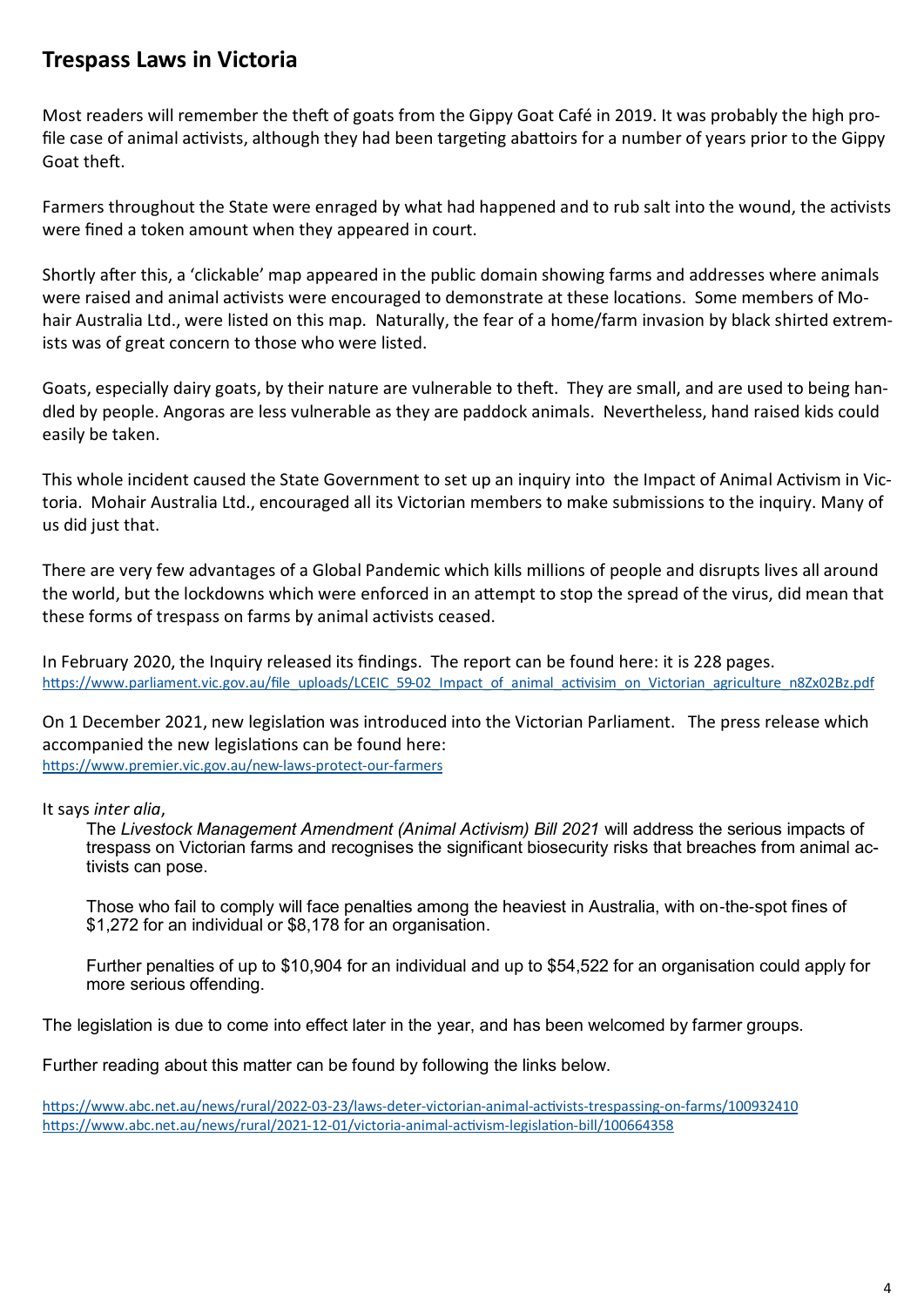

### **In a Nutshell—news and views from the internet. (Thanks to Goat Veterinary Consultancies—Goatvetoz. et.al.)**

#### **Floods**

Most of Victoria has been spared from the serious flooding which has devasted the northern parts of the country. However, here are some links to information concerning stock recovery and biosecurity following a flood event. [https://img1.wsimg.com/blobby/go/](https://img1.wsimg.com/blobby/go/cd0c48e6-f9fe-4675-83b1-cda2b9af03bc/downloads/Flood%20Factsheet%202%20photos.pdf?ver=1647338118516) cd0c48e6-f9fe-4675-83b1-[cda2b9af03bc/downloads/Flood%20Factsheet%202%20photos.pdf?](https://img1.wsimg.com/blobby/go/cd0c48e6-f9fe-4675-83b1-cda2b9af03bc/downloads/Flood%20Factsheet%202%20photos.pdf?ver=1647338118516)

#### [ver=1647338118516](https://img1.wsimg.com/blobby/go/cd0c48e6-f9fe-4675-83b1-cda2b9af03bc/downloads/Flood%20Factsheet%202%20photos.pdf?ver=1647338118516) - general advice

[https://theconversation.com/how](https://theconversation.com/how-to-mozzie-proof-your-property-after-a-flood-and-cut-your-risk-of-mosquito-borne-disease-178299?fbclid=IwAR1dNSiUf6vYbVeGqwKGWNSrA4ehyHimOP3cjqmQp9AJsWxs0hhMf24-nwU)-to-mozzie-proof-your-property-after-a-flood-and-cut-your-risk-of-mosquito-borne-disease-178299? [fbclid=IwAR1dNSiUf6vYbVeGqwKGWNSrA4ehyHimOP3cjqmQp9AJsWxs0hhMf24](https://theconversation.com/how-to-mozzie-proof-your-property-after-a-flood-and-cut-your-risk-of-mosquito-borne-disease-178299?fbclid=IwAR1dNSiUf6vYbVeGqwKGWNSrA4ehyHimOP3cjqmQp9AJsWxs0hhMf24-nwU)-nwU and [https://parasitipedia.net/index.php?](https://parasitipedia.net/index.php?option=com_content&view=article&id=2397&Itemid=2659) [option=com\\_content&view=article&id=2397&Itemid=2659](https://parasitipedia.net/index.php?option=com_content&view=article&id=2397&Itemid=2659) - mosquito control https://criagenesis.cc/wp-content/uploads/2022/03/CriaGenesis-Camelid-[floods.pdf?fbclid=IwAR38wPapmix4VMGVH](https://criagenesis.cc/wp-content/uploads/2022/03/CriaGenesis-Camelid-floods.pdf?fbclid=IwAR38wPapmix4VMGVH-zPzy6Q0KoLjyLGwi8zrzylX7qGUvmOpDPbOeGOwjk)[zPzy6Q0KoLjyLGwi8zrzylX7qGUvmOpDPbOeGOwjk](https://criagenesis.cc/wp-content/uploads/2022/03/CriaGenesis-Camelid-floods.pdf?fbclid=IwAR38wPapmix4VMGVH-zPzy6Q0KoLjyLGwi8zrzylX7qGUvmOpDPbOeGOwjk) - with respect to alpacas used as guards https://www.lls.nsw.gov.au/ data/assets/pdf file/0008/1392794/Managing-feed-and-fodder-risks.pdf? fbclid=IwAR1quK4e1G8WHycg4-[DnAz1s8oqHrsmT\\_z8K57zgIatRCWgiC](https://www.lls.nsw.gov.au/__data/assets/pdf_file/0008/1392794/Managing-feed-and-fodder-risks.pdf?fbclid=IwAR1quK4e1G8WHycg4-DnAz1s8oqHrsmT_z8K57zgIatRCWgiC-o5py2YAaE)-o5py2YAaE - feed and fodder

#### **Importance of male goat teats.**

Article looking at the role the teats of a sire will have on female offspring. Aimed at boer goat producers, but applicable to angora producers as well. [https://www.queenslandcountrylife.com.au/story/7633966/teats](https://www.queenslandcountrylife.com.au/story/7633966/teats-on-a-buck-far-from-useless-goat-producers-hear/?cs=4698)-on-a-buck-far-fromuseless-goat-producers-[hear/?cs=4698](https://www.queenslandcountrylife.com.au/story/7633966/teats-on-a-buck-far-from-useless-goat-producers-hear/?cs=4698)

#### **Worms**

The outlook for the rest of autumn with respect to worms and other parasites. [https://www.paraboss.com.au/news/](https://www.paraboss.com.au/news/articles/paraboss/seasonal-outlook-for-livestock-parasites-in-summerautumn-2022.php?fbclid=IwAR13fmB4dxQwr60Nyz9U2CzJW579ajfWsDN1m8iDhLBFZKuAwMRsC1YA1FQ) [articles/paraboss/seasonal](https://www.paraboss.com.au/news/articles/paraboss/seasonal-outlook-for-livestock-parasites-in-summerautumn-2022.php?fbclid=IwAR13fmB4dxQwr60Nyz9U2CzJW579ajfWsDN1m8iDhLBFZKuAwMRsC1YA1FQ)-outlook-for-livestock-parasites-in-summerautumn-2022.php? [fbclid=IwAR13fmB4dxQwr60Nyz9U2CzJW579ajfWsDN1m8iDhLBFZKuAwMRsC1YA1FQ](https://www.paraboss.com.au/news/articles/paraboss/seasonal-outlook-for-livestock-parasites-in-summerautumn-2022.php?fbclid=IwAR13fmB4dxQwr60Nyz9U2CzJW579ajfWsDN1m8iDhLBFZKuAwMRsC1YA1FQ)

#### **Goat meat**

Primarily aimed at boer goat producers, this video may be of interest to mohair producers who also supply the meat market. [https://www.abc.net.au/news/rural/programs/landline/2022](https://www.abc.net.au/news/rural/programs/landline/2022-03-12/taste-testing:-a-growing-taste-for-goat-meat/13794112)-03-12/taste-testing:-a-growing-taste-for-goat[meat/13794112](https://www.abc.net.au/news/rural/programs/landline/2022-03-12/taste-testing:-a-growing-taste-for-goat-meat/13794112)

#### **Diseases of Goats**

A new free publication is available free from MLA. Information about the publication is here: [https://www.mla.com.au/news](https://www.mla.com.au/news-and-events/industry-news/new-goat-diseases-guide-to-bolster-biosecurity?utm_campaign=284282_Goats%20on%20the%20Move%20%E2%80%93%20Mar%202022&utm_medium=email&utm_source=Meat%20%26%20Livestock%20Australia&dm_i=4PKB,63CQ,90CBR,MWZB,1)-and-events/industry-news/new-goat-diseases-guide-to-bolster-biosecurity? [utm\\_campaign=284282\\_Goats%20on%20the%20Move%20%E2%80%93%20Mar%202022&utm\\_medium=email&utm\\_source=Meat%](https://www.mla.com.au/news-and-events/industry-news/new-goat-diseases-guide-to-bolster-biosecurity?utm_campaign=284282_Goats%20on%20the%20Move%20%E2%80%93%20Mar%202022&utm_medium=email&utm_source=Meat%20%26%20Livestock%20Australia&dm_i=4PKB,63CQ,90CBR,MWZB,1) [20%26%20Livestock%20Australia&dm\\_i=4PKB,63CQ,90CBR,MWZB,1](https://www.mla.com.au/news-and-events/industry-news/new-goat-diseases-guide-to-bolster-biosecurity?utm_campaign=284282_Goats%20on%20the%20Move%20%E2%80%93%20Mar%202022&utm_medium=email&utm_source=Meat%20%26%20Livestock%20Australia&dm_i=4PKB,63CQ,90CBR,MWZB,1) .

The publication itself is here: [https://www.mla.com.au/globalassets/mla](https://www.mla.com.au/globalassets/mla-corporate/news-and-events/documents/21-00248_lw_report_goatdiseaseguide_web_v3.pdf)-corporate/news-and-events/documents/21- 00248 lw\_report\_goatdiseaseguide\_web\_v3.pdf

#### **Preparing you goats for the mating season.**

Some advice [https://www.zinpro.com/five](https://www.zinpro.com/five-ways-to-improve-sheep-and-goat-breeding/)-ways-to-improve-sheep-and-goat-breeding/

#### **Drugs for goats**

Here is a link which appeared in a string on a Facebook page which was discussing drenches for goats. It may be of interest. [https://onlinelibrary.wiley.com/doi/pdf/10.1002/9781119073543.app1?](https://onlinelibrary.wiley.com/doi/pdf/10.1002/9781119073543.app1?fbclid=IwAR2tzGxgZ7HPAgekWyIAXULfN8NLxBdBkUv7vlQCLMZ9q7ENYzej_ivigYA) [fbclid=IwAR2tzGxgZ7HPAgekWyIAXULfN8NLxBdBkUv7vlQCLMZ9q7ENYzej\\_ivigYA](https://onlinelibrary.wiley.com/doi/pdf/10.1002/9781119073543.app1?fbclid=IwAR2tzGxgZ7HPAgekWyIAXULfN8NLxBdBkUv7vlQCLMZ9q7ENYzej_ivigYA)

#### **Mohair Paddock to plate**

A heart warming story about a mohair producer. [https://wlos.com/news/local/uniquely](https://wlos.com/news/local/uniquely-wnc-pasture-to-product-goat-farmer-spins-mohair-world-of-color-angora-goats-fine-yarn-local-fiber-artists-barnardsville-good-fibrations-wnc-connection?fbclid=IwAR2t37_gr35VY5djDbp9yUsCmHJh8Bd1vN-tOHi30-W671mi6ceC6n-1sfE)-wnc-pasture-to-product-goat-farmer -spins-mohair-world-of-color-angora-goats-fine-yarn-local-fiber-artists-[barnardsville](https://wlos.com/news/local/uniquely-wnc-pasture-to-product-goat-farmer-spins-mohair-world-of-color-angora-goats-fine-yarn-local-fiber-artists-barnardsville-good-fibrations-wnc-connection?fbclid=IwAR2t37_gr35VY5djDbp9yUsCmHJh8Bd1vN-tOHi30-W671mi6ceC6n-1sfE)-good-fibrations-wnc-connection? [fbclid=IwAR2t37\\_gr35VY5djDbp9yUsCmHJh8Bd1vN](https://wlos.com/news/local/uniquely-wnc-pasture-to-product-goat-farmer-spins-mohair-world-of-color-angora-goats-fine-yarn-local-fiber-artists-barnardsville-good-fibrations-wnc-connection?fbclid=IwAR2t37_gr35VY5djDbp9yUsCmHJh8Bd1vN-tOHi30-W671mi6ceC6n-1sfE)-tOHi30-W671mi6ceC6n-1sfE

#### **Japanese Encephalitis risks**

This publication is aimed at pig farmers, but may be useful in the future for goat farmers if this disease spreads. [https://www.farmbiosecurity.com.au/wp](https://www.farmbiosecurity.com.au/wp-content/uploads/2022/03/Japanese-Encephalitis-Material_Publication_MosquitoManagementForPiggeries_final.pdf)-content/uploads/2022/03/Japanese-Encephalitis-Material Publication MosquitoManagementForPiggeries final.pdf